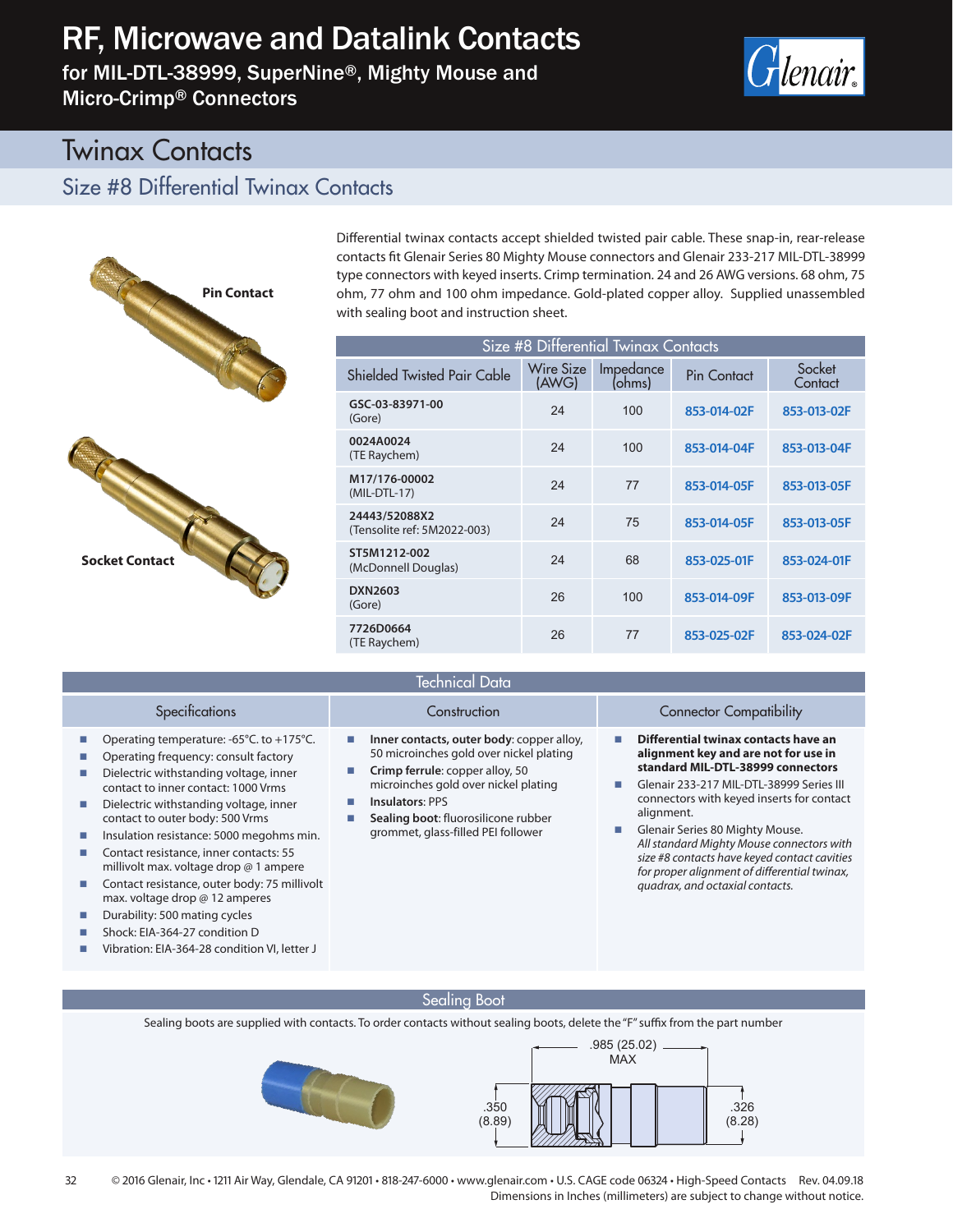# RF, Microwave and Datalink Contacts

for MIL-DTL-38999, SuperNine®, Mighty Mouse and Micro-Crimp® Connectors



# **Twinax Contacts**

(M22520/2-01)

(M22520/2-37)

### Size #8 Differential Twinax Contacts



#### Socket Contact 853-013 and 853-024





(M22520/5-45)

(M81969/14-12)

© 2016 Glenair, Inc • 1211 Air Way, Glendale, CA 91201 • 818-247-6000 • www.glenair.com • U.S. CAGE code 06324 • High-Speed Contacts Dimensions in Inches (millimeters) are subject to change without notice.

(M22520/5-01)